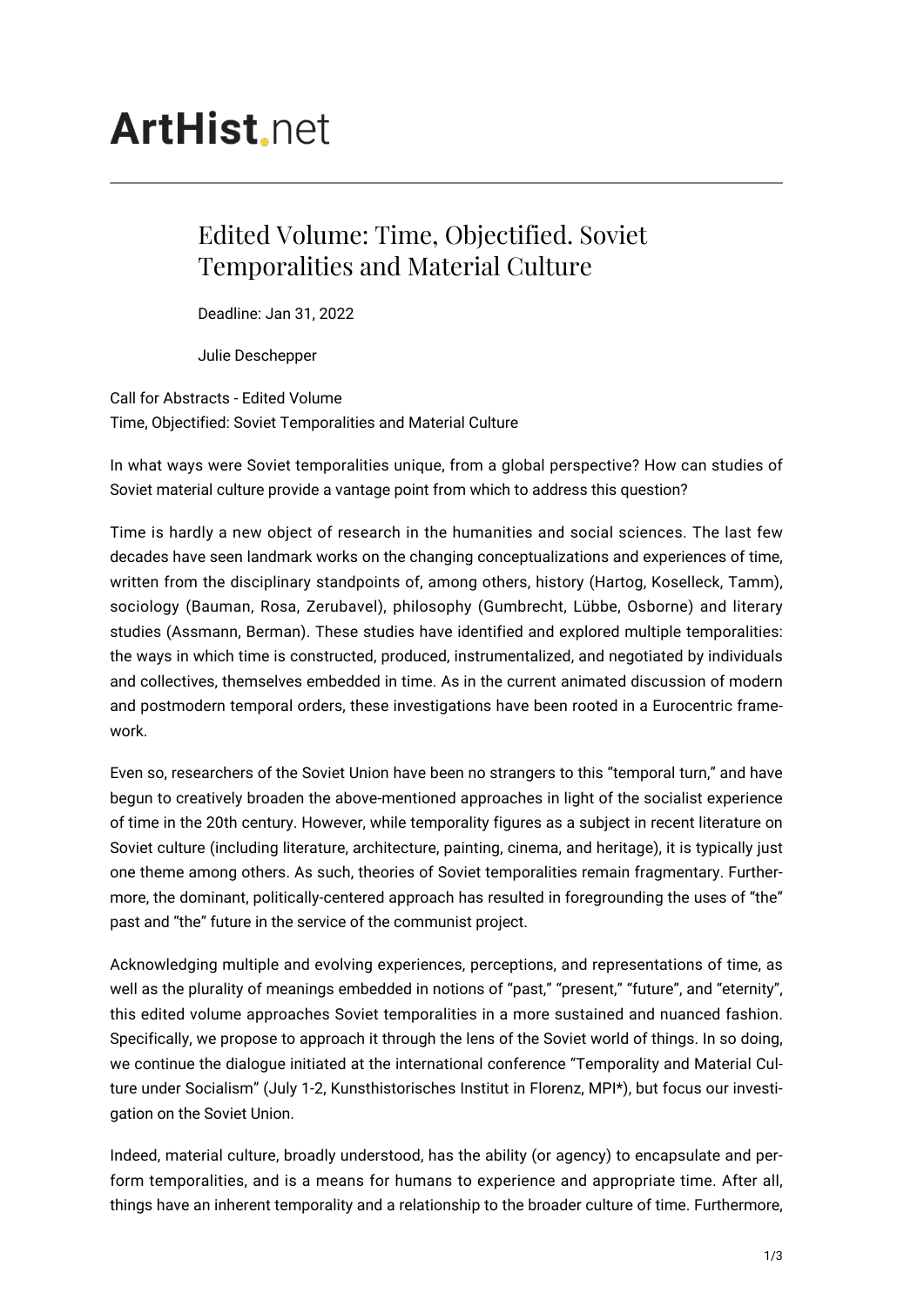while being a priori invisible and intangible, time is a material process (Ingold, Robb). A focus on material culture thereby allows us to ground the often abstract discussions of time by focusing on its tangible incarnations.

This approach dovetails with the burgeoning research on materialities in the USSR, which reveal that material culture had an intrinsic Sovietness, with unique ideological, economic and cultural characteristics, while also being embedded in global networks of production and exchange. Some of these studies have laid the foundations for a more systematic and sustained study of these objects' temporal dimensions (Cubbin, Friedman, Golubev, among others).

Being particularly interested in methodologies informed by comparative, global, and multiscalar approaches, and sensitive to distinctions between collective and individual experiences of time, we invite contributions on topics including the following:

- The "Sovietness" of temporalities, vis-à-vis Western or global socialist trends (for example, Soviet experiences of "presentism");

- Marxist conceptualizations of time and materiality, within the Soviet context;

- Critical approaches to the evolving categories of time in the USSR;

Expressions of multiple and divergent temporal regimes in rural/urban, capital/ hinterland, RSFS-R/national republics' material culture;

- Materializations of time in urban space: architecture, monuments, public art;
- Temporalities in musealization and heritagization processes;
- Biographies of things through time; representations and performances of temporalities in objects of everyday life;
- Bodily experiences of time;
- Mediations of temporal regimes by the producers of material culture;
- Circulation of material culture through space and time.

The edited volume will bring together multidisciplinary English-language contributions of approximately 6000-8000 words (including footnotes and bibliography). All submissions will be subject to peer-review. We are currently in contact with Routledge regarding potential publication of the volume in the "Series in Modern History."

Please send a biographical note and an abstract (250-300 words) - presenting your case study and methodology, as well as outlining the questions you will address - to the editors (kalashni@ualberta.ca) by January 31, 2022. Selected contributors will be invited to submit their manuscripts by July 1, 2022.

## Editors

Julie Deschepper, Kunsthistorisches Institut in Florenz – Max-Planck-Institut Antony Kalashnikov, University of Alberta Federica Rossi, Kunsthistorisches Institut in Florenz – Max-Planck-Institut

\*

https://www.khi.fi.it/en/aktuelles/veranstaltungen/2021/07/Temporality-and-Material-Culture-un der-Socialism.php